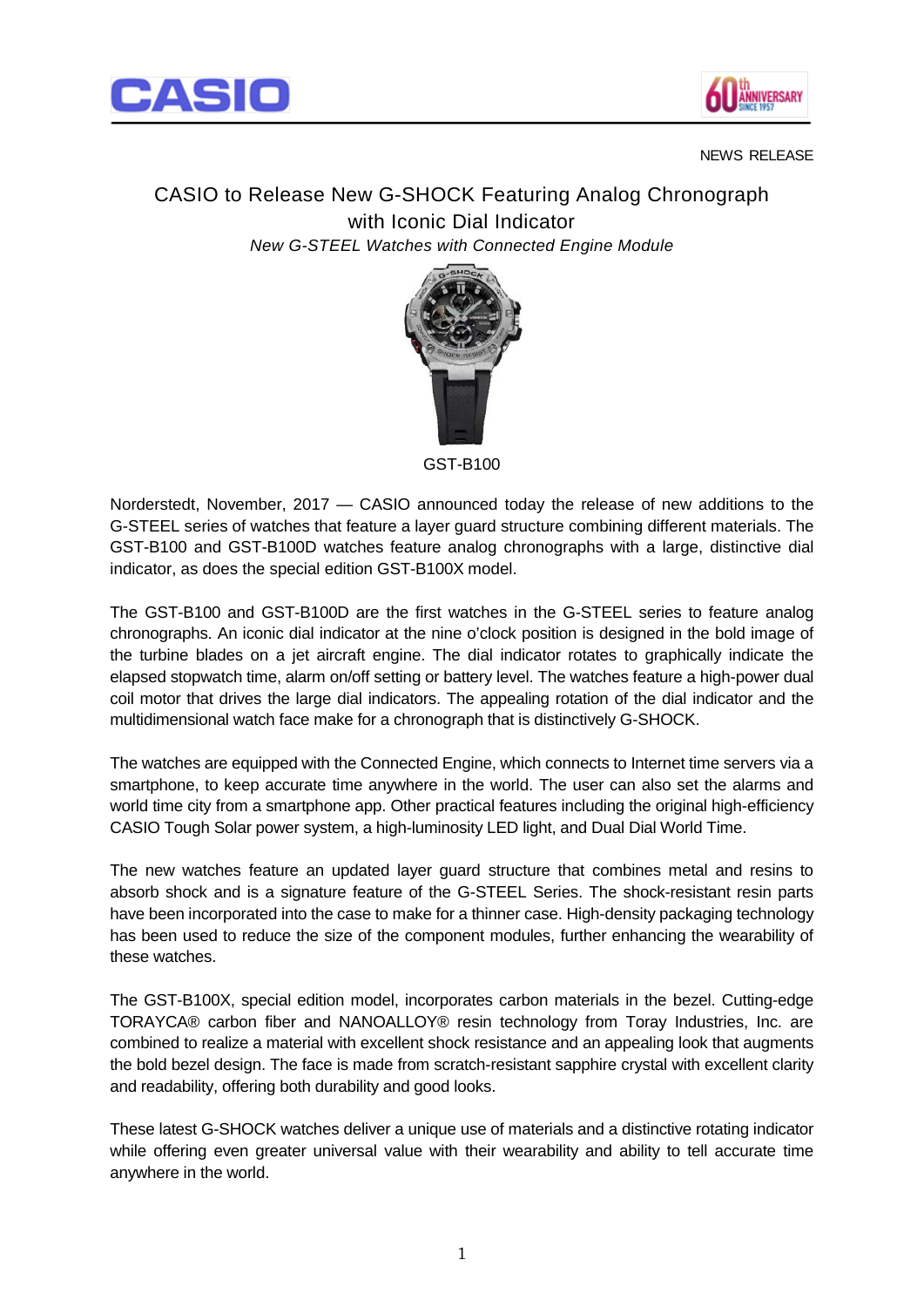| Model     | Color        | Band            |
|-----------|--------------|-----------------|
| GST-B100  | Silver/Black | Resin           |
| GST-B100D | Silver/Black | Stainless steel |
| GST-B100X | <b>Black</b> | Resin           |





## GST-B100-1A GST-B100D-1A GST-B100X-1A



Iconic dial indicator

Specifications

| Construction                    |                           | Shock-resistant                                                                                                                                                                                                                                                                                  |  |
|---------------------------------|---------------------------|--------------------------------------------------------------------------------------------------------------------------------------------------------------------------------------------------------------------------------------------------------------------------------------------------|--|
| <b>Water Resistance</b>         |                           | 200 meters                                                                                                                                                                                                                                                                                       |  |
| Communication<br>Specifications | Communication<br>Standard | Bluetooth <sup>®</sup> Low Energy                                                                                                                                                                                                                                                                |  |
|                                 | Signal Range              | Up to 2m (may differ depending on surrounding conditions)                                                                                                                                                                                                                                        |  |
| Accuracy at Normal Temperature  |                           | $±15$ seconds per month<br>*If never updated by connecting to a smartphone                                                                                                                                                                                                                       |  |
|                                 | Dual Time                 | Home city time swapping                                                                                                                                                                                                                                                                          |  |
|                                 | Stopwatch                 | 1 second; measuring capacity: 23:59'59; measuring modes:<br>elapsed time, split time                                                                                                                                                                                                             |  |
|                                 | <b>Countdown Timer</b>    | Measuring unit: 1 second (maximum 24 hours)                                                                                                                                                                                                                                                      |  |
| Watch                           | Alarm                     | 1 independent daily alarm                                                                                                                                                                                                                                                                        |  |
| <b>Functions</b>                | <b>Other Features</b>     | Mobile Link functions (world time: over 300 cities, one-touch<br>time adjustment, auto time adjustment [four times a day],<br>daylight saving time auto switching, alarm setting, timer<br>setting); full auto-calendar; battery level indicator; LED light<br>(super illuminator and afterglow) |  |
| <b>Power Source</b>             |                           | Tough Solar power system (solar-charging system)                                                                                                                                                                                                                                                 |  |
| <b>Continuous Operation</b>     |                           | About 24 months with the power-saving function* <sup>2</sup> ON after<br>full charge<br>*2 Power-saving after a certain period in a dark location                                                                                                                                                |  |
| Size of Case                    |                           | $58.1 \times 53.8 \times 14.1$ mm                                                                                                                                                                                                                                                                |  |
| <b>Total Weight</b>             |                           | GST-B100D: 185g<br>GST-B100/GST-B100X: 101g                                                                                                                                                                                                                                                      |  |

\* The Bluetooth® word mark and logos are registered trademarks owned by Bluetooth SIG, Inc. and any use of such marks by CASIO Computer Co., Ltd. is under license.